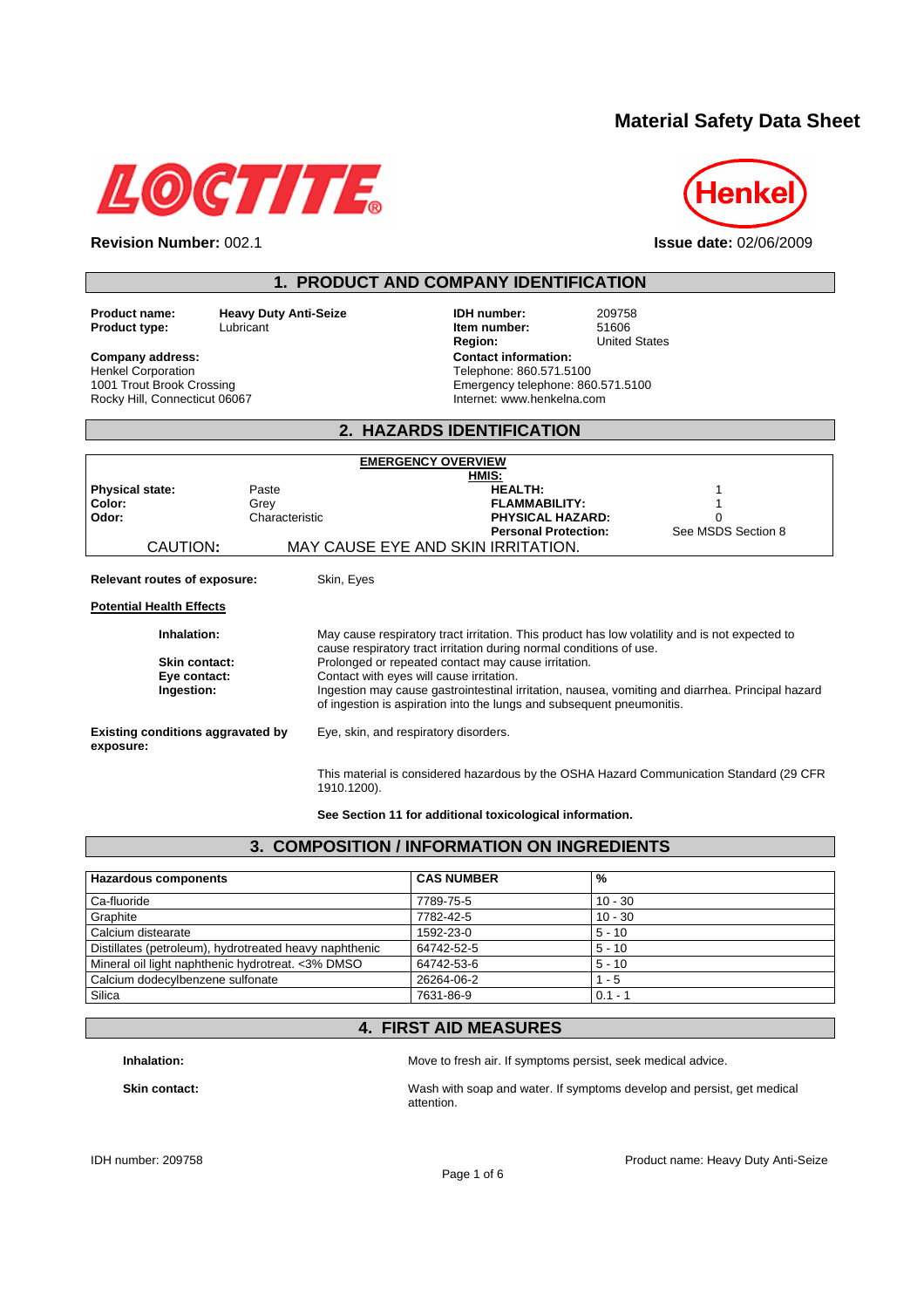| Eye contact:                        | Immediately flush eyes with plenty of water for at least 15 minutes. Get<br>medical attention.                                                          |
|-------------------------------------|---------------------------------------------------------------------------------------------------------------------------------------------------------|
| Ingestion:                          | Get medical attention. Aspiration may cause pulmonary edema and<br>pneumonitis. Do not induce vomiting.                                                 |
|                                     | <b>5. FIRE FIGHTING MEASURES</b>                                                                                                                        |
| Flash point:                        | $> 93$ °C ( $> 199.4$ °F)                                                                                                                               |
| Autoignition temperature:           | Not determined                                                                                                                                          |
| Flammable/Explosive limits - lower: | Not determined                                                                                                                                          |
| Flammable/Explosive limits - upper: | Not determined                                                                                                                                          |
| <b>Extinguishing media:</b>         | Foam. Dry chemical. Carbon dioxide. Water spray or fog. Foam. Dry chemical.<br>Carbon dioxide. Water spray or fog.                                      |
| Special firefighting procedures:    | None None                                                                                                                                               |
| Unusual fire or explosion hazards:  | None None                                                                                                                                               |
| Hazardous combustion products:      | Oxides of carbon. Oxides of carbon.                                                                                                                     |
|                                     | <b>6. ACCIDENTAL RELEASE MEASURES</b>                                                                                                                   |
|                                     | Use personal protection recommended in Section 8, isolate the hazard area and deny entry to unnecessary and unprotected<br>personnel.                   |
| <b>Environmental precautions:</b>   | Do not allow material to contaminate ground water system.                                                                                               |
| Clean-up methods:                   | Scrape up as much material as possible. Clean residue with soap and water.<br>Follow all local, state, federal and provincial regulations for disposal. |
|                                     | 7. HANDLING AND STORAGE                                                                                                                                 |
| Handling:                           | Keep container closed. Avoid contact with eyes, skin and clothing. Wash<br>thoroughly after handling.                                                   |
| Storage:                            | Keep in a cool, well ventilated area.                                                                                                                   |
|                                     | For information on product shelf life contact Henkel Customer Service at (800) 243-4874.                                                                |

# **8. EXPOSURE CONTROLS / PERSONAL PROTECTION**

**Employers should complete an assessment of all workplaces to determine the need for, and selection of, proper exposure controls and protective equipment for each task performed.**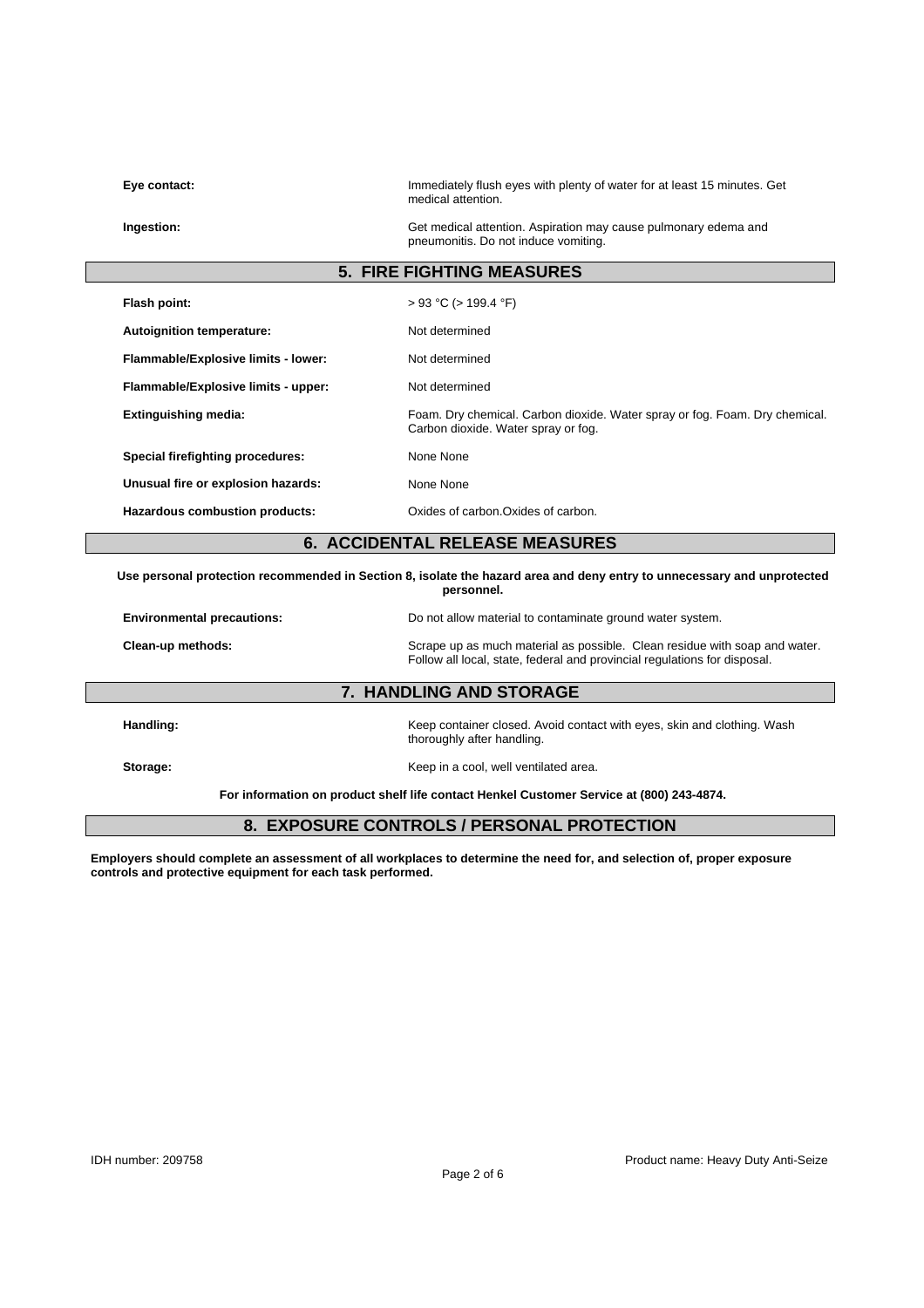| <b>Hazardous components</b>                               | <b>ACGIH TLV</b>                                                   | <b>OSHA PEL</b>                                                                    | <b>AIHA WEEL</b> | <b>OTHER</b>                        |
|-----------------------------------------------------------|--------------------------------------------------------------------|------------------------------------------------------------------------------------|------------------|-------------------------------------|
| Ca-fluoride                                               | $2.5 \text{ mg/m}3$ TWA<br>(as F)                                  | $2.5 \text{ mg/m}3$ TWA<br>Dust.<br>$2.5 \text{ mg/m}3$ TWA<br>(as F)              | None             | None                                |
| Graphite                                                  | 2 mg/m3 TWA<br>Respirable fraction.                                | 5 mg/m3 TWA<br>Respirable fraction.<br>15 mg/m3 TWA<br>Total dust.<br>15 MPPCF TWA | None             | None                                |
| Calcium distearate                                        | $10$ mg/m3 TWA<br>3 mg/m3 TWA<br>Respirable fraction.              | None                                                                               | None             | None                                |
| Distillates (petroleum), hydrotreated heavy<br>naphthenic | 5 mg/m3 TWA mist<br>10 mg/m3 STEL<br>mist                          | 5 mg/m3 TWA mist                                                                   | None             | None                                |
| Mineral oil light naphthenic hydrotreat. <3% DMSO         | 5 mg/m3 TWA<br>Mist.<br>10 mg/m3 STEL<br>Mist.                     | 500 ppm (2,000<br>mg/m3) TWA                                                       | None             | None                                |
| Calcium dodecylbenzene sulfonate                          | None                                                               | None                                                                               | None             | None                                |
| Silica                                                    | 10 mg/m3 TWA<br>3 mg/m3 TWA<br>Respirable fraction.<br>6 mg/m3 TWA | 20 MPPCF TWA<br>$0.8$ mg/m $3$ TWA                                                 | None             | 3 mg/m3 TWA<br>Respirable fraction. |

**Engineering controls:** Use only with adequate ventilation. Local exhaust ventilation is recommended when general ventilation is not sufficient to control airborne contamination below occupational exposure limits.

**Respiratory protection:** Use NIOSH approved respirator if there is potential to exceed exposure limit(s). Observe OSHA regulations for respiratory use (29 CFR 1910.134).

**Eye/face protection: Exercise 2008** Goggles. Safety glasses with side-shields.

**Skin protection: Cover as much of the exposed skin area as possible with appropriate clothing.** 

### **9. PHYSICAL AND CHEMICAL PROPERTIES**

**Physical state:** Paste Paste Paste Paste Color: Paste Paste Paste Paste Paste Paste Paste Paste Paste Paste Paste Paste Paste Paste Paste Paste Paste Paste Paste Paste Paste Paste Paste Paste Paste Paste Paste Paste Paste Color:<br>Odor: **Odor threshold: pH:** Not applicable **Vapor pressure:** Not available **Melting point/ range: Not available Not available Specific gravity:** 1.18 **Vapor density: Heavier than air. Heavier than air. Flash point:** > 93 °C (> 199.4 °F) **Flammable/Explosive limits - lower:** Not determined<br> **Flammable/Explosive limits - upper:** Not determined **Flammable/Explosive limits - upper:** Not determined<br> **Autoianition temperature:** Not determined Autoignition temperature:<br>
Evaporation rate:<br>
Not determined **Evaporation rate: Solubility in water:** Insoluble **Partition coefficient (n-octanol/water):** Not determined<br>VOC content: Essentially Zero

**Characteristic**<br>Not available 550 °F (287.8 °C) none<br>Not available **Essentially Zero (Exempt Compounds)**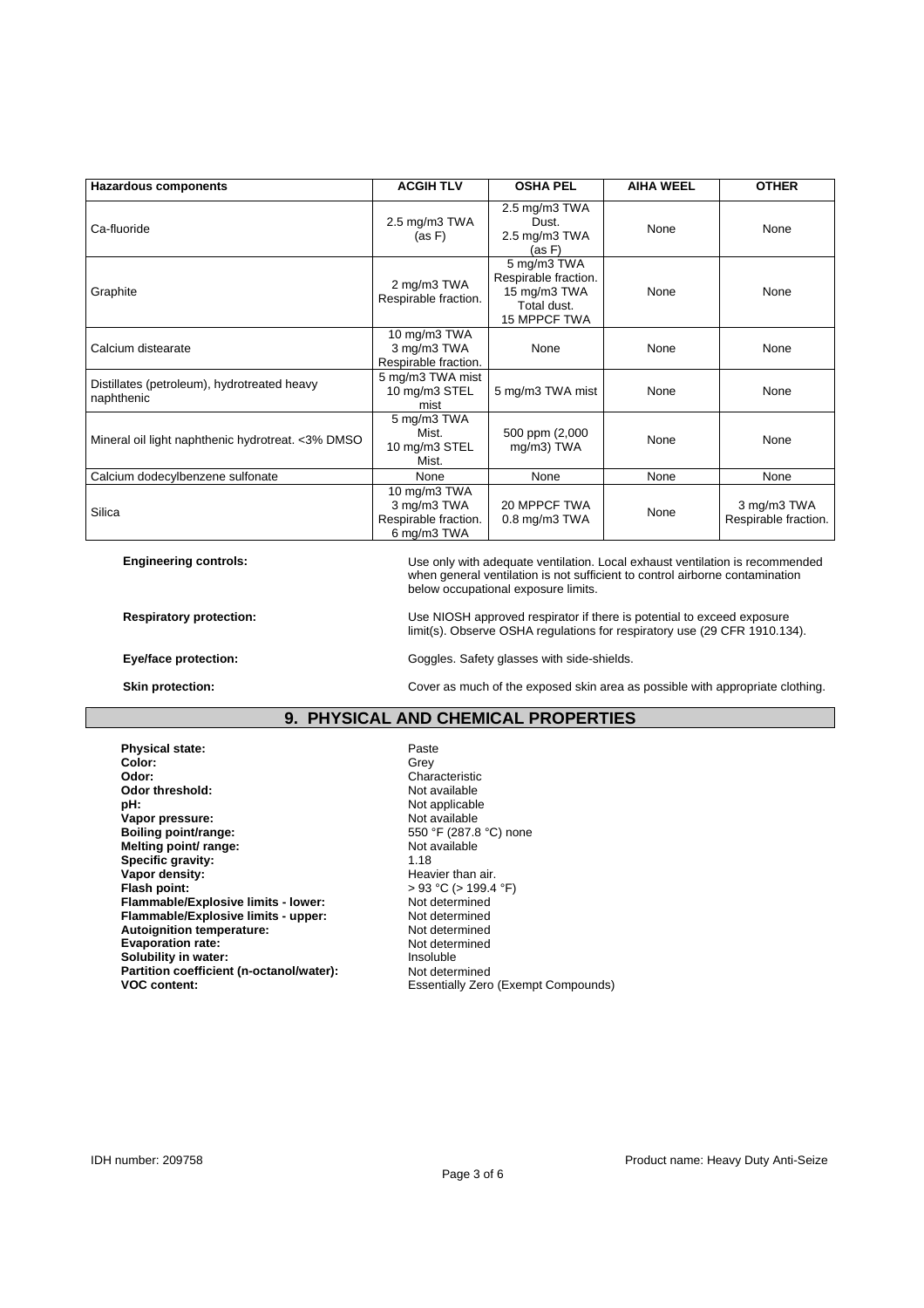### **10. STABILITY AND REACTIVITY**

**Stability:** Stable at normal conditions.

Hazardous reactions: **Will not occur.** Will not occur.

Hazardous decomposition products: Hydrocarbons. Oxides of carbon.

**Incompatible materials: Calcular COXIDI** Oxidizing agents.

**Conditions to avoid:** None known

### **11. TOXICOLOGICAL INFORMATION**

| <b>Hazardous components</b>                               | <b>NTP Carcinogen</b> | <b>IARC Carcinogen</b> | <b>OSHA Carcinogen</b><br>(Specifically Regulated) |
|-----------------------------------------------------------|-----------------------|------------------------|----------------------------------------------------|
| Ca-fluoride                                               | No                    | No                     | No                                                 |
| Graphite                                                  | No                    | No                     | No                                                 |
| Calcium distearate                                        | No.                   | No                     | No                                                 |
| Distillates (petroleum), hydrotreated<br>heavy naphthenic | No                    | No                     | No                                                 |
| Mineral oil light naphthenic hydrotreat.<br><3% DMSO      | No                    | No                     | No                                                 |
| Calcium dodecylbenzene sulfonate                          | No.                   | No                     | No                                                 |
| Silica                                                    | No                    | No                     | No                                                 |

| <b>Hazardous components</b>                            | <b>Health Effects/Target Organs</b> |
|--------------------------------------------------------|-------------------------------------|
| Ca-fluoride                                            | Teeth, Muscle, Respiratory          |
| Graphite                                               | Lung                                |
| Calcium distearate                                     | No Target Organs                    |
| Distillates (petroleum), hydrotreated heavy naphthenic | Irritant                            |
| Mineral oil light naphthenic hydrotreat. < 3% DMSO     | Irritant                            |
| Calcium dodecylbenzene sulfonate                       | Eyes, Irritant                      |
| Silica                                                 | Nuisance dust                       |

# **12. ECOLOGICAL INFORMATION**

**Ecological information:** No specific studies have been conducted by Henkel on the ecotoxicity or environmental fate of this material; however, commonly available data on the material indicate that uncontrolled releases to soil, ground water, or surface waters could entail acute and/or chronic ecological effects, depending on the quantity and concentration of such releases. Releases of volatile components to the atmosphere are not believed to entail significant ecological consequences provided such releases are within the exposure levels set forth in this document. Accordingly, all appropriate measures should be taken to avoid uncontrolled releases to the environment, and any spills or other uncontrolled releases which may occur should be contained and cleaned up immediately in accordance with Section 6.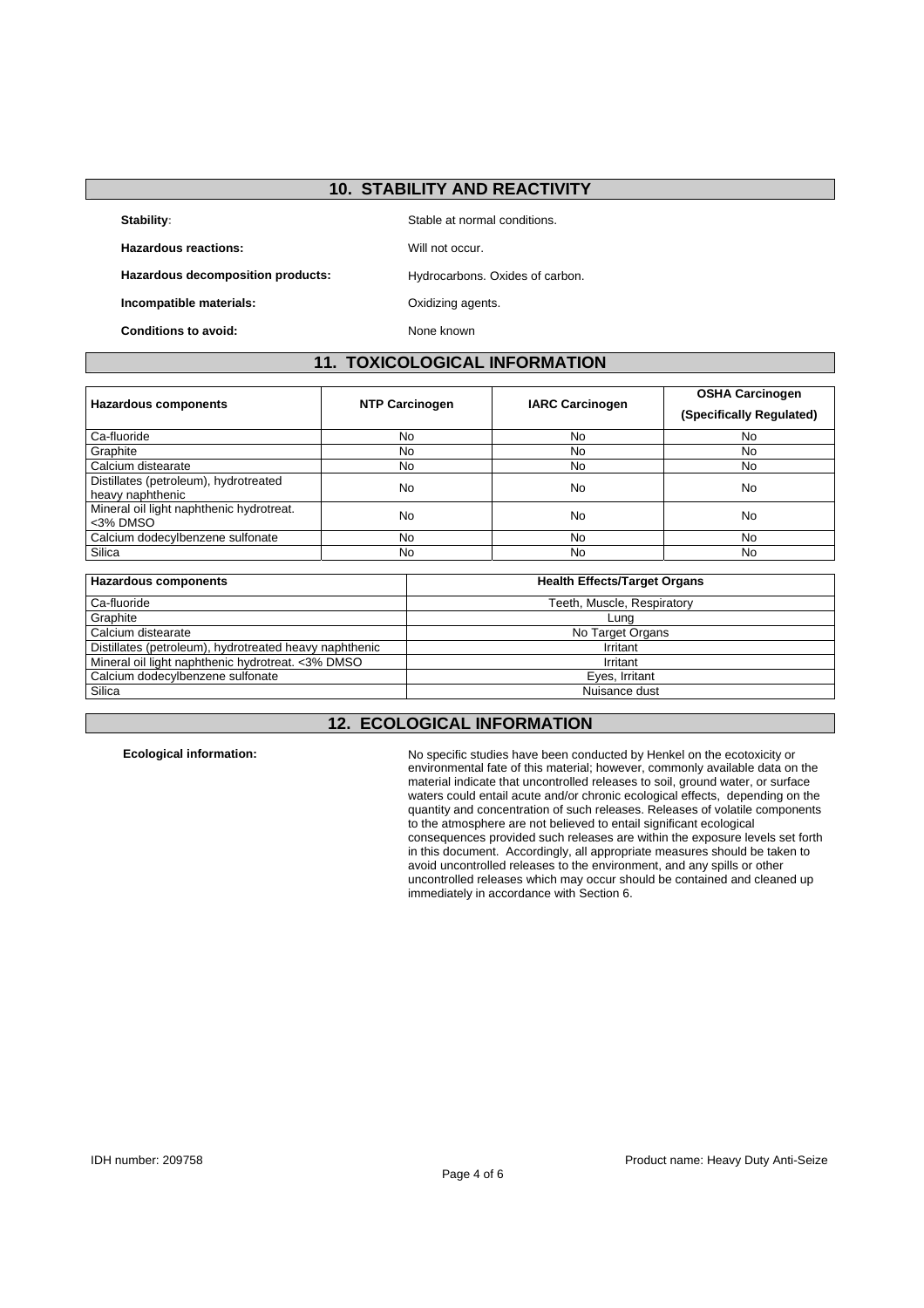# **13. DISPOSAL CONSIDERATIONS**

#### **Information provided is for unused product only.**

**Recommended method of disposal:** Follow all local, state, federal and provincial regulations for disposal.

Hazardous waste number: Not a RCRA hazardous waste.

# **14. TRANSPORT INFORMATION**

| U.S. Department of Transportation Ground (49 CFR) |                                                                                                      |
|---------------------------------------------------|------------------------------------------------------------------------------------------------------|
| Proper shipping name:                             | Not regulated                                                                                        |
| Hazard class or division:                         | None                                                                                                 |
| <b>Identification number:</b>                     | None                                                                                                 |
| Packing group:                                    | None                                                                                                 |
| International Air Transportation (ICAO/IATA)      |                                                                                                      |
| Proper shipping name:                             | Not regulated                                                                                        |
| <b>Hazard class or division:</b>                  | None                                                                                                 |
| Identification number:                            | None                                                                                                 |
| Packing group:                                    | None                                                                                                 |
| <b>Water Transportation (IMO/IMDG)</b>            |                                                                                                      |
| Proper shipping name:                             | Not regulated                                                                                        |
| Hazard class or division:                         | None                                                                                                 |
| Identification number:                            | None                                                                                                 |
|                                                   | None                                                                                                 |
| Packing group:                                    |                                                                                                      |
|                                                   | <b>15. REGULATORY INFORMATION</b>                                                                    |
| <b>United States Regulatory Information</b>       |                                                                                                      |
| <b>TSCA 8 (b) Inventory Status:</b>               | All components are listed or are exempt from listing on the Toxic Substances Control Act             |
| <b>TSCA 12(b) Export Notification:</b>            | Inventory.<br>None above reporting de minimus                                                        |
| <b>CERCLA/SARA Section 302 EHS:</b>               | None above reporting de minimus                                                                      |
| <b>CERCLA/SARA Section 311/312:</b>               | Immediate Health                                                                                     |
| <b>CERCLA/SARA 313:</b>                           | None above reporting de minimus                                                                      |
| <b>California Proposition 65:</b>                 | This product contains a chemical known in the State of California to cause cancer.                   |
| <b>Canada Regulatory Information</b>              |                                                                                                      |
| <b>CEPA DSL/NDSL Status:</b>                      | All components are listed on or are exempt from listing on the Canadian Domestic<br>Substances List. |

### **16. OTHER INFORMATION**

**This material safety data sheet contains changes from the previous version in sections:** New Material Safety Data Sheet format.

**Prepared by:** C.J. Michaels, Manager, Regulatory Affairs